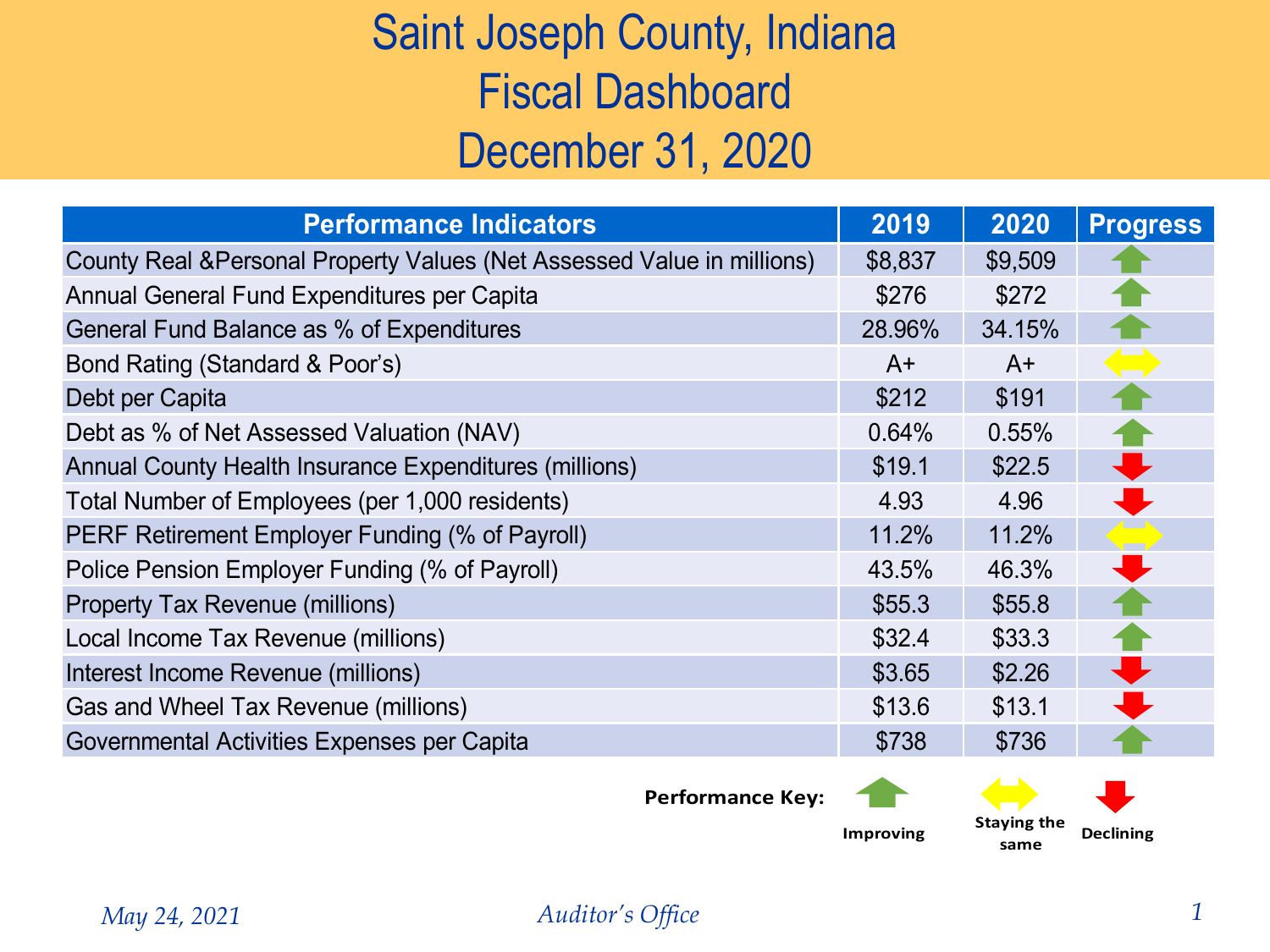# Saint Joseph County, Indiana County Real & Personal Property Values



### **Why is this important?**

The largest source of revenue for Saint Joseph County is property taxes which the residents pay each year. As taxable values change, so does the tax revenue. Property tax revenue is essential to providing the services to the residents of Saint Joseph that they have come to know and expect.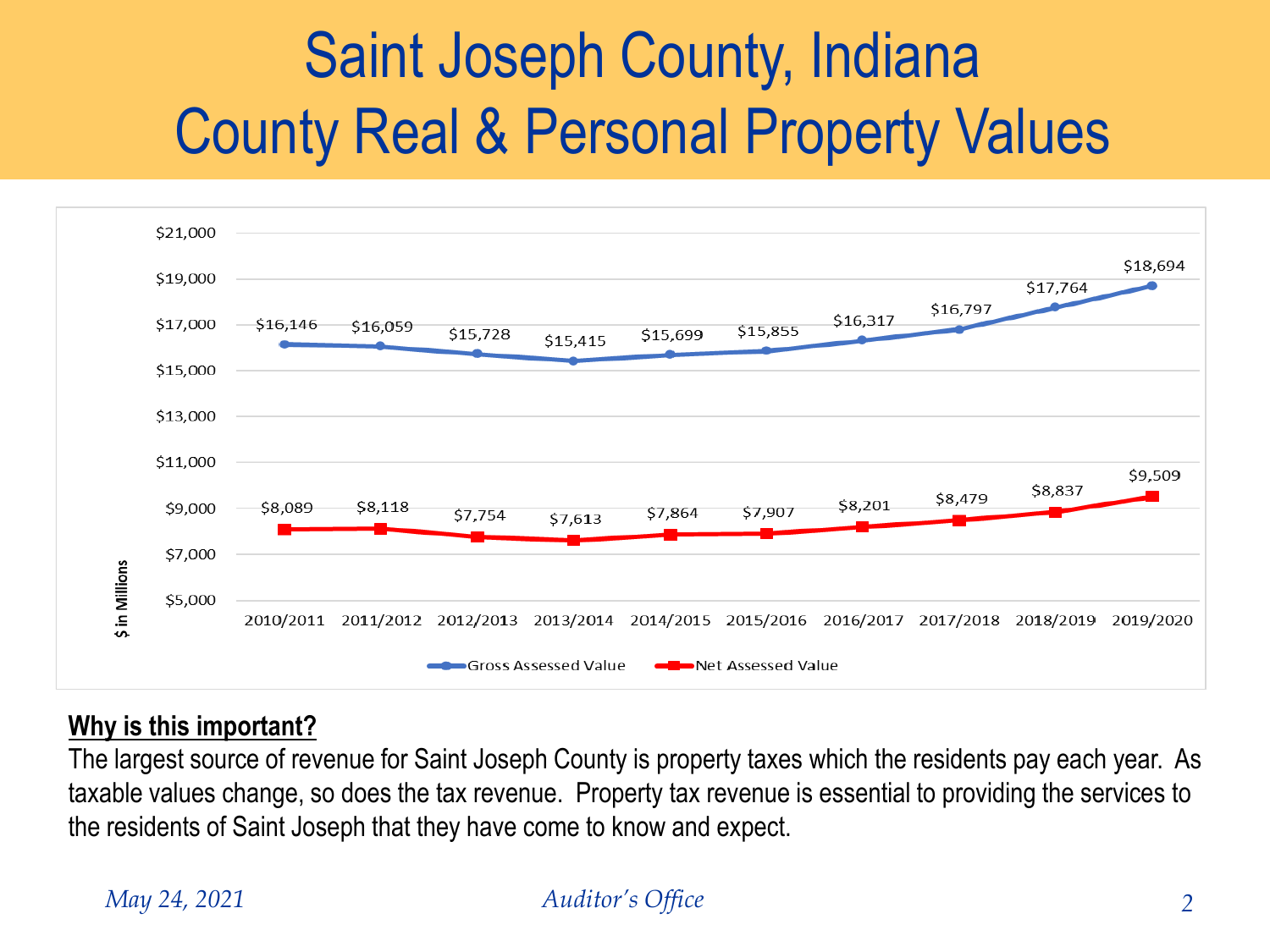# Saint Joseph County, Indiana General Fund Financial Summary

| Year    | <b>Status</b>    | <b>General</b><br><b>Fund</b><br><b>Revenue</b> | <b>General</b><br><b>Fund</b><br><b>Expenditure</b> | <b>Net Change</b><br>in Fund<br><b>Balance</b> | <b>General</b><br><b>Fund Ending</b><br><b>Balance</b> |
|---------|------------------|-------------------------------------------------|-----------------------------------------------------|------------------------------------------------|--------------------------------------------------------|
| 2020    | Audit<br>Pending | \$76,233,188                                    | \$72,707,025                                        | \$3,526,163                                    | \$24,831,932                                           |
| 2019(3) | <b>Audited</b>   | \$77,899,436                                    | \$73,576,786                                        | \$4,322,650                                    | \$21,305,769                                           |
| 2018(2) | Audited          | \$75,950,978                                    | \$78,061,038                                        | (\$2,110,060)                                  | \$16,519,760                                           |
| 2017(1) | <b>Audited</b>   | \$78,335,030                                    | \$71,410,181                                        | \$6,924,849                                    | \$18,629,820                                           |
| 2016    | Audited          | \$60,637,635                                    | \$57,939,286                                        | \$2,698,349                                    | \$11,704,971                                           |
| 2015    | <b>Audited</b>   | \$57,202,387                                    | \$58,025,655                                        | (\$823,268)                                    | \$9,006,623                                            |
| 2014    | <b>Audited</b>   | \$65,236,342                                    | \$63,282,680                                        | \$1,953,662                                    | \$9,829,891                                            |
| 2013    | <b>Audited</b>   | \$64,177,744                                    | \$60,196,588                                        | \$3,981,156                                    | \$7,876,229                                            |
| 2012    | Audited          | \$62,437,858                                    | \$70,814,631                                        | (\$8,376,773)                                  | \$3,895,074                                            |
| 2011    | <b>Audited</b>   | \$74,005,408                                    | \$72,441,650                                        | \$1,563,758                                    | \$12,271,847                                           |

(1) Local income tax of \$10.9 million dollars was moved from a separate fund to the General Fund.

(2) General Fund transfer of \$5.39 million dollars to the Health Insurance Fund.

(3) Change from Regulatory to GAAP basis of accounting effective January 1, 2019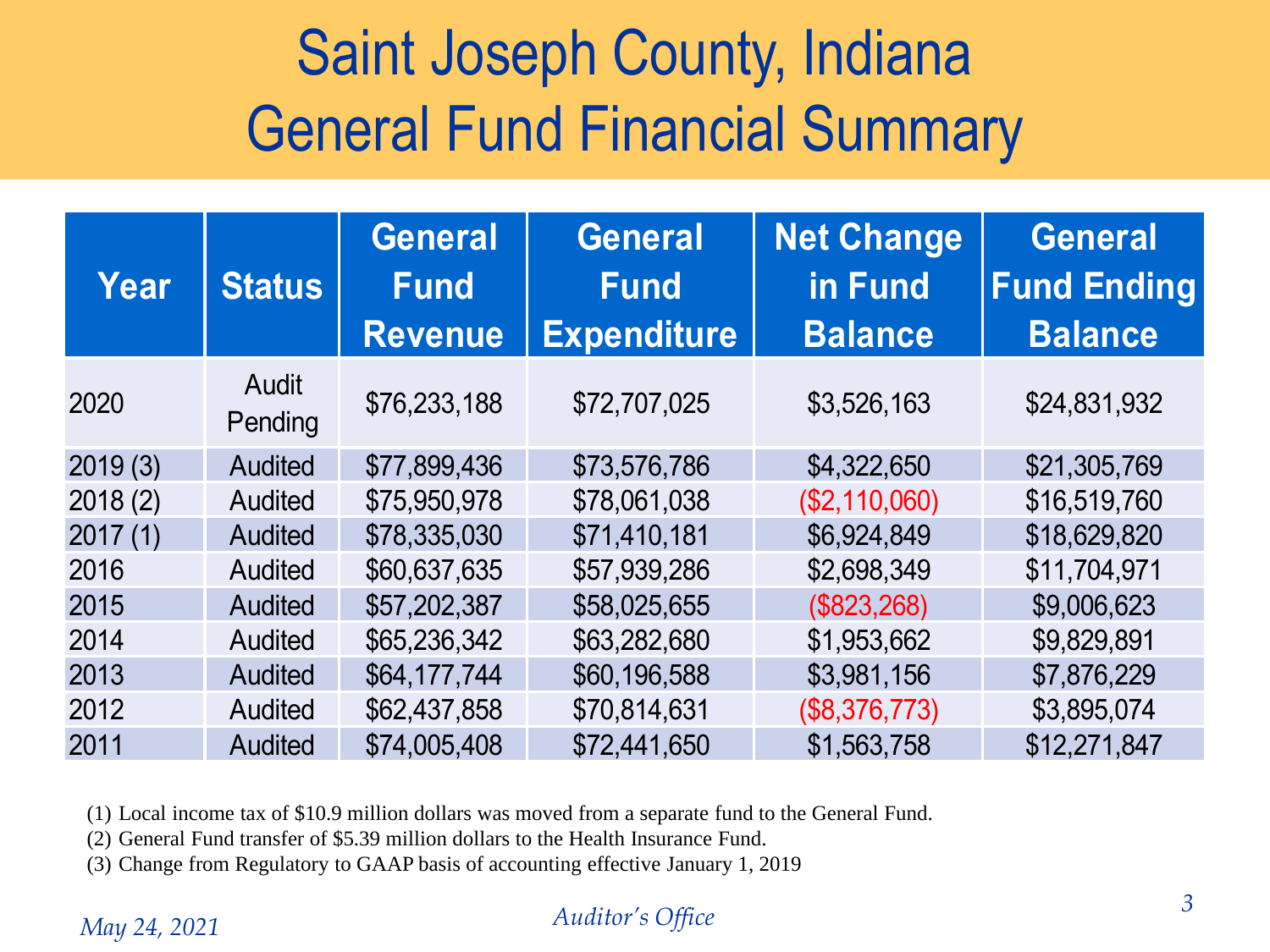# Saint Joseph County, Indiana Annual General Fund Expenditures per Capita



General Fund Expenditures per Capita (Population 266,931)

## **Why is this important?**

Cost per resident is a measure of how much it costs to operate the County on a per-person basis. Saint Joseph County continues to explore ways to provide high-quality services to residents at the lowest possible cost.

In 2017, local income taxes of \$10.9 million dollars (and related expenditures) were moved from a separate fund into the General Fund increasing the per capita expenditure amount in the General Fund.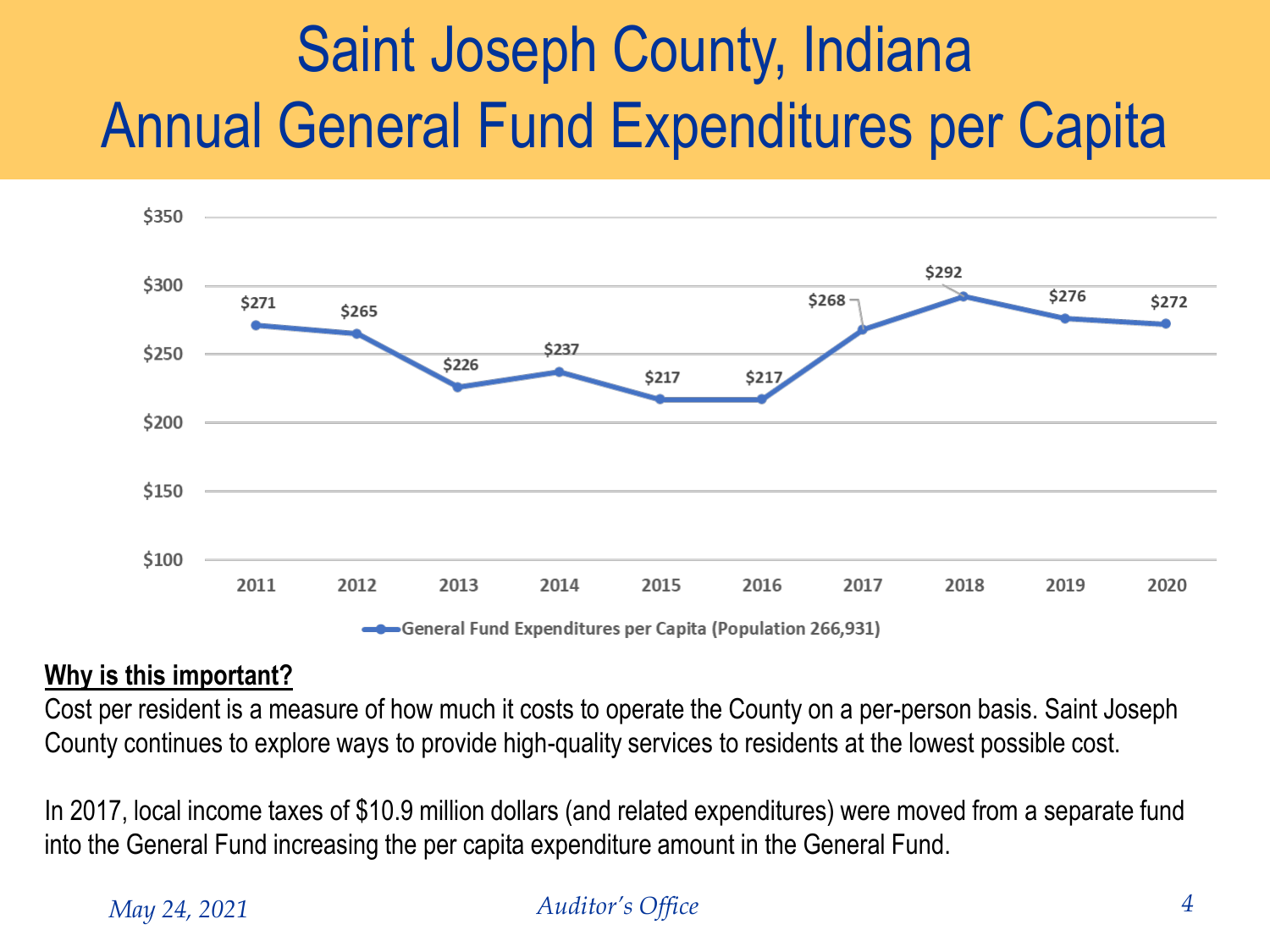# Saint Joseph County, Indiana General Fund Balance % of Expenditures



## **Why is this important?**

The financial health of the County is important to provide and maintain services. The General Fund Balance is one method of measuring financial health and is a strong contributor to the credit rating of a local government. The Government Finance Officers Association (GFOA) recommends a fund balance of at least two months (16.67%) of expenditures or revenue in the General Fund. Fund balance is defined as cash reserves at year end. In 2018, General Fund cash reserves of \$5.39 million dollars were transferred to the Health Insurance Fund.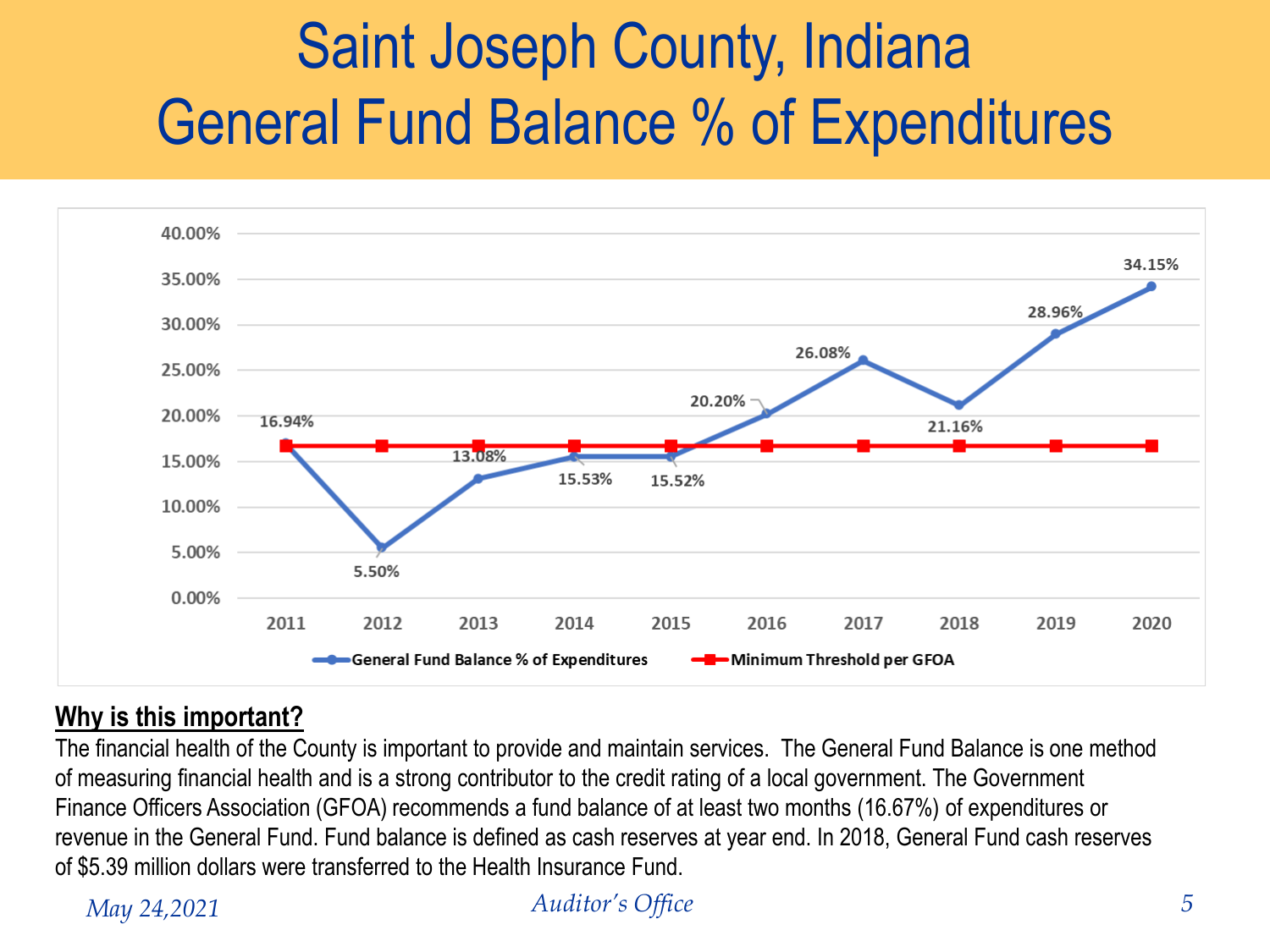# Saint Joseph County, Indiana Total Debt and Debt Per Capita



## **Why is this important?**

Saint Joseph County issues long-term debt for capital projects, such PSAP 911 debt, economic development projects and capital leases. The county's per capita debt burden is computed as the outstanding principal balance at year end divided by the number of people living in the county (266,931 per the 2010 Census). A moderate per capita debt level is an important indicator that a local government is not overcommitting future revenue streams to satisfy required debt service payments. In 2019, borrowing for the South Shore Double Tracking project and capital leases for PSAP software, election equipment and police radios increased per capita debt.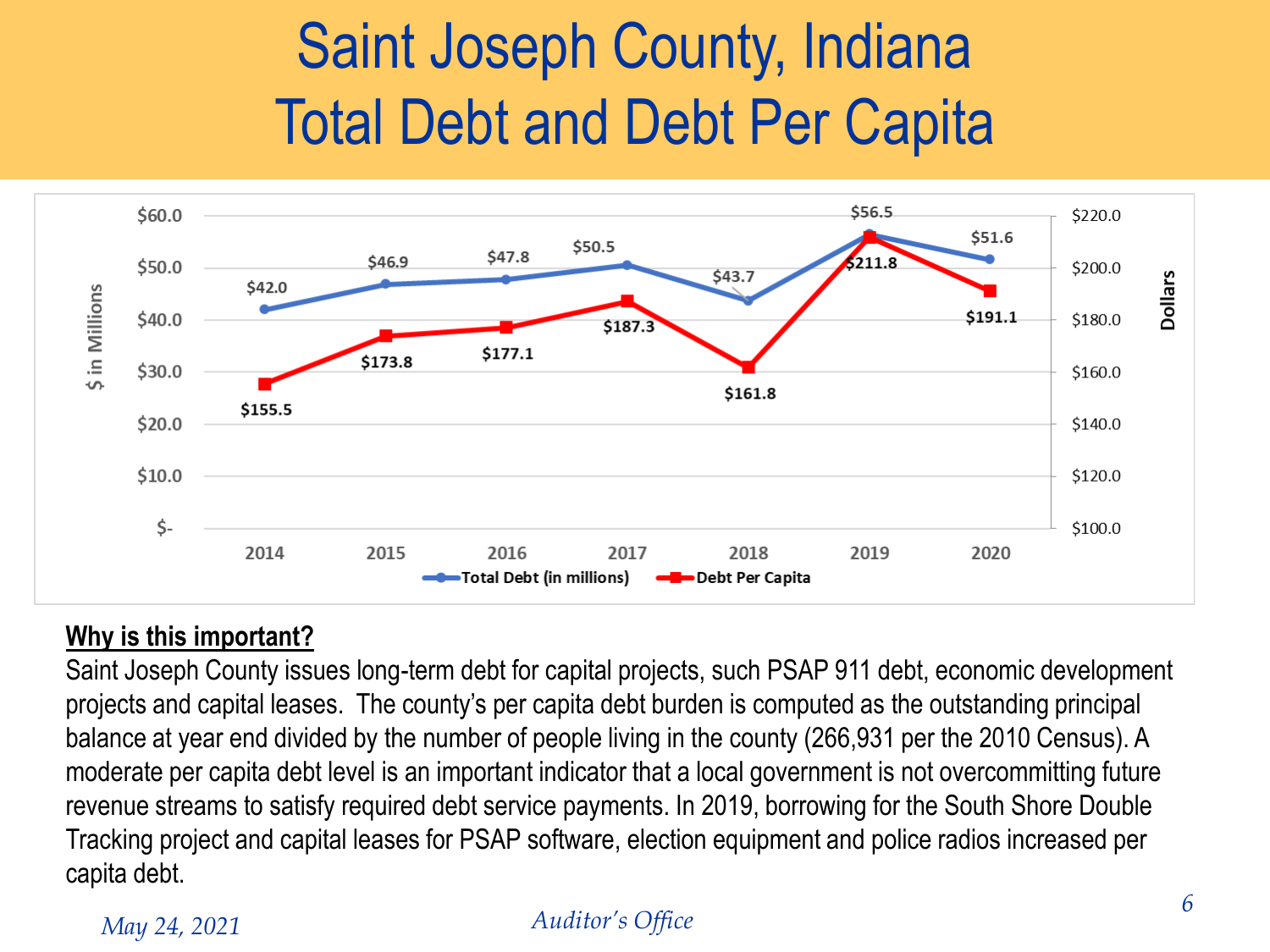# Saint Joseph County, Indiana Debt as % of Net Assessed Value (NAV)



### **Why is this important?**

The lower the debt to net assessed valuation ratio of real and personal property, the more financially healthy a community is. County borrowing in 2019 included bonds for the South Shore Double Tracking project and capital leases for PSAP 911 software, election software and police radios. The percentage of county debt to taxable property value (net assessed value) is less than 1%.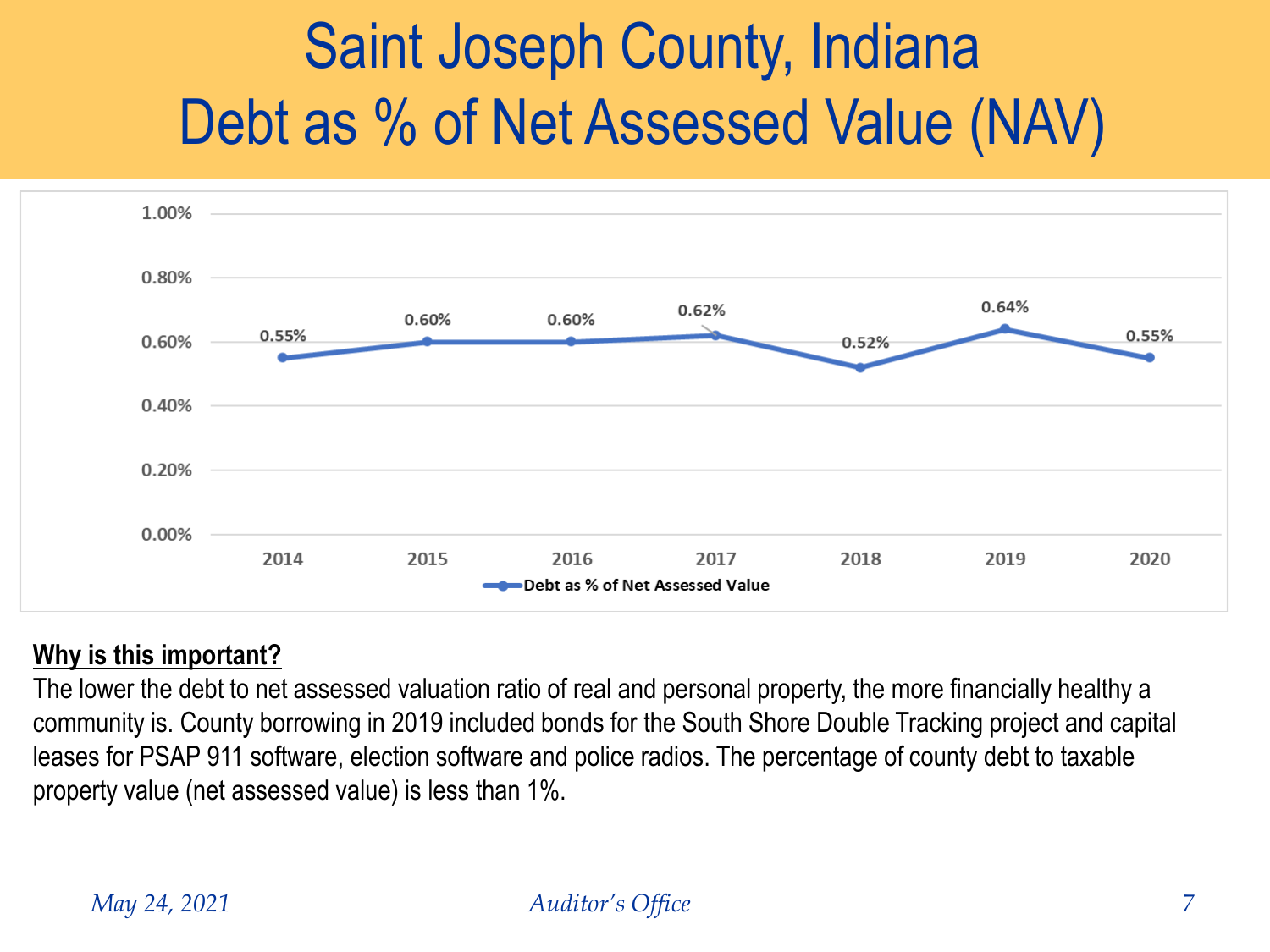## Saint Joseph County, Indiana Annual County Health Insurance Expenditures (Active Employees and Retirees)



2020 Expenditures are net of \$802,874 in stop loss reimbursements received in early 2021.

### **Why is this important?**

Saint Joseph County provides a comprehensive health insurance plan to full-time employees and retirees meeting certain age and service requirements. As with most employers, the cost of health insurance is generally increasing. The county has taken steps to contain costs where possible while maintaining a plan that is able to attract and retain valuable employees.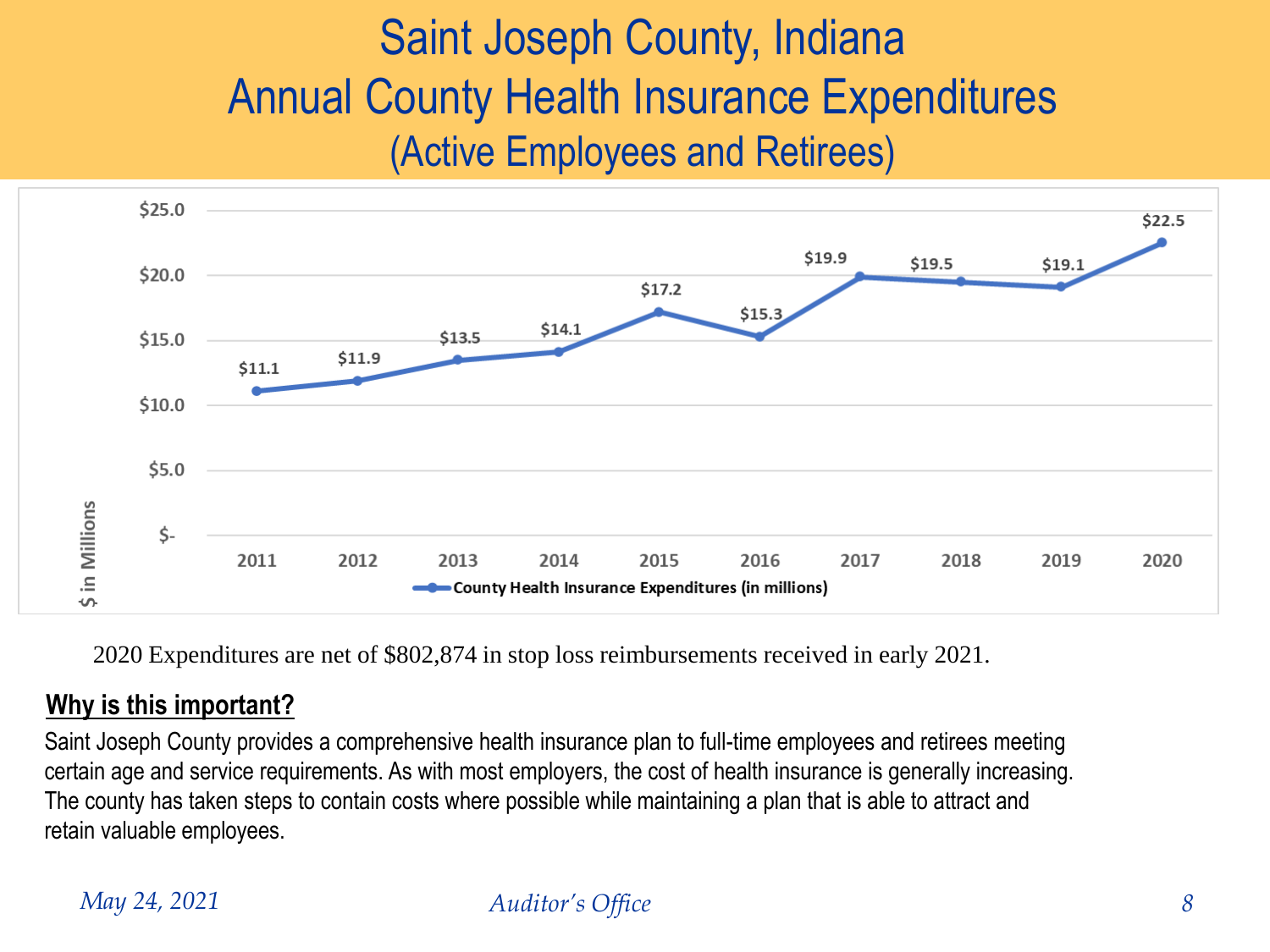## Saint Joseph County, Indiana Total Number of Employees (full and part time)



### **Why is this important?**

A measure of efficiency is the number of employees per 1,000 residents. The lower the ratio of employees per 1,000 residents, the more efficient the county is in providing services to the community (Population 266,931).Total number of employees is determined based on the final payroll date in December of each year. Positions that are unfilled as of that pay date are not included in these numbers.

The change in total employees vs. employees per 1,000 residents in 2015 is due primarily to the consolidation of 911 call center operations as a department of Saint Joseph County, with transfers of positions and funding from South Bend and Mishawaka.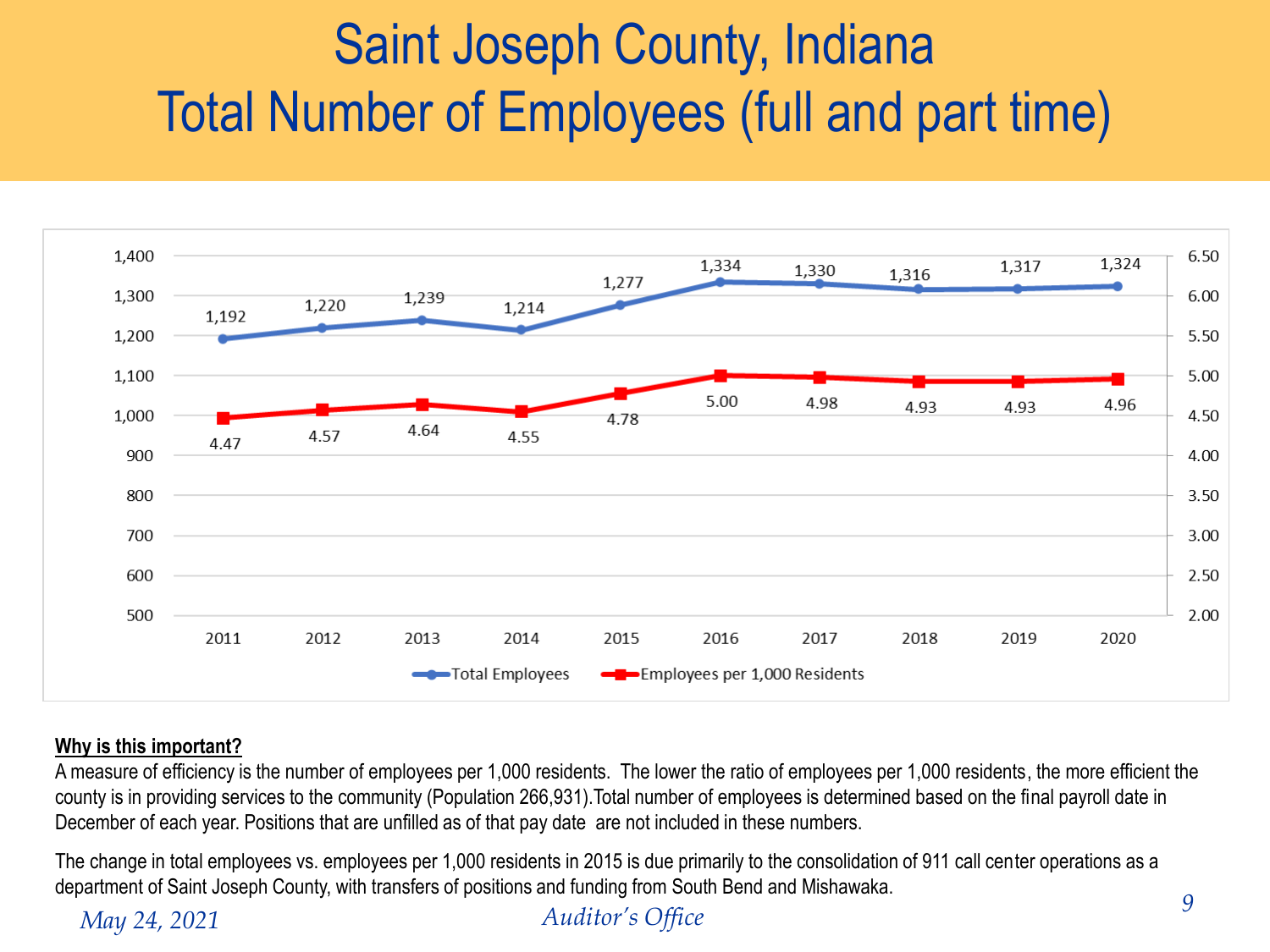# Saint Joseph County, Indiana Regular Employee PERF Pension Costs

| Year | <b>Annual</b><br><b>Pension</b><br><b>Costs</b> | <b>Percentage</b><br>of Eligible<br><b>Payroll</b> |
|------|-------------------------------------------------|----------------------------------------------------|
| 2020 | \$5,237,717                                     | 11.2%                                              |
| 2019 | \$4,858,889                                     | 11.2%                                              |
| 2018 | \$4,649,331                                     | 11.2%                                              |
| 2017 | \$4,412.95                                      | 11.2%                                              |
| 2016 | \$4.562,323                                     | 11.2%                                              |
| 2015 | \$4,140,619                                     | 11.0%                                              |
| 2014 | \$3,288,232                                     | 9.5%                                               |
| 2013 | \$2,510,737                                     | 8.0%                                               |
| 2012 | \$2,335,370                                     | 6.5%                                               |
| 2011 | \$1,454,846                                     | 5.25%                                              |

### **Why is this important?**

A good pension plan is important to attract and retain high-caliber employees. The cost of the plan is an important factor and is paid primarily from property taxes, income taxes and charges for services. PERF is a State of Indiana sponsored plan that is used by many local governments.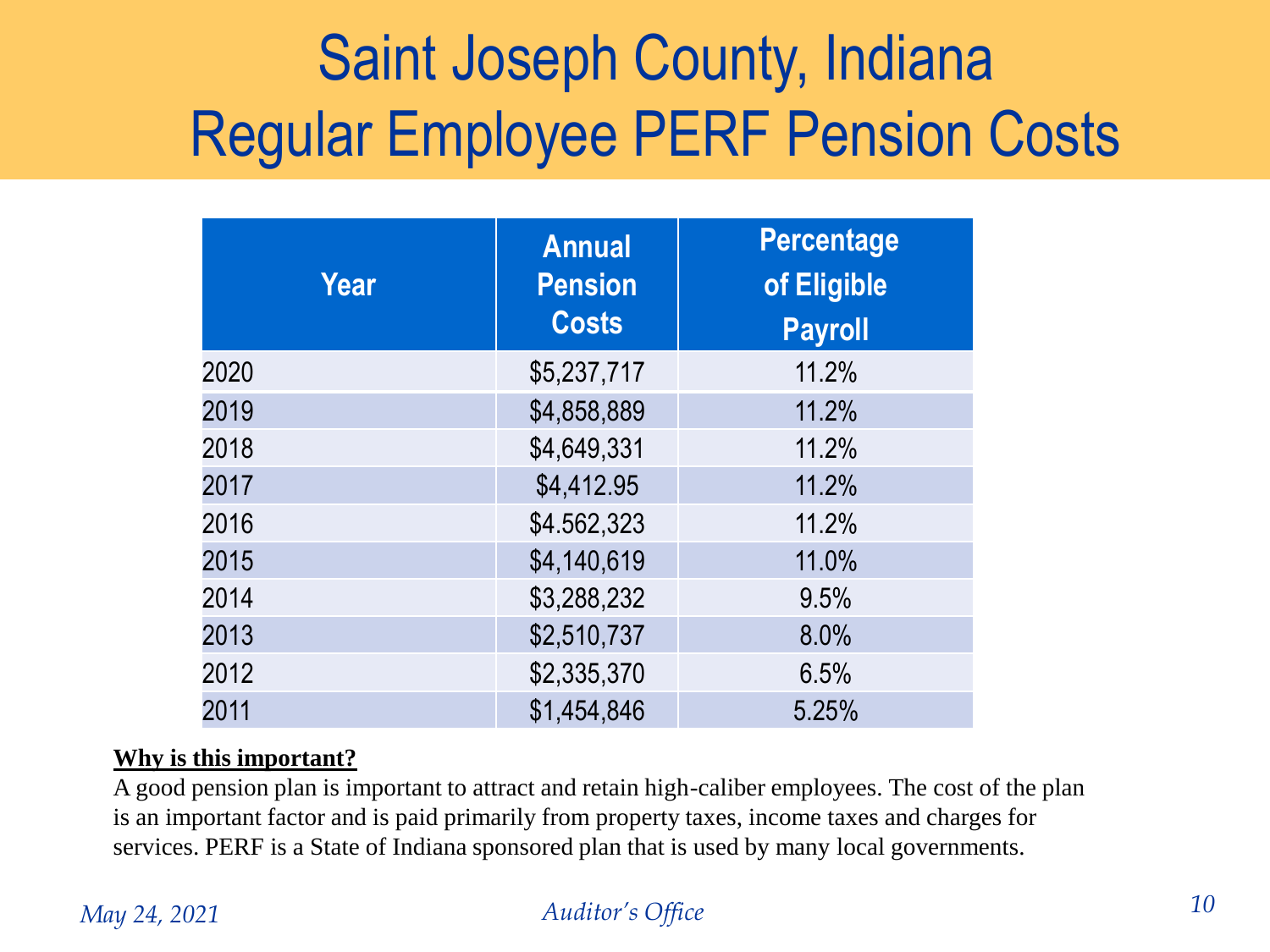## Saint Joseph County, Indiana Police Pension Costs

| Year | <b>Police Pension</b><br><b>Costs</b> | <b>Percentage</b><br>of Eligible<br><b>Payroll</b> |
|------|---------------------------------------|----------------------------------------------------|
| 2020 | \$2,922,175                           | 46.3%                                              |
| 2019 | \$2,707,676                           | 43.5%                                              |
| 2018 | \$2,531,356                           | 43.9%                                              |
| 2017 | \$2,838,850                           | 45.0%                                              |
| 2016 | \$2,380,133                           | 39.5%                                              |
| 2015 | \$2,221,848                           | 38.4%                                              |
| 2014 | \$2,109,249                           | 36.4%                                              |
| 2013 | \$1,810,633                           | 34.7%                                              |
| 2012 | \$1,740,273                           | 33.5%                                              |
| 2011 | \$1,044,164                           | 30.4%                                              |

### **Why is this important?**

A good pension plan is important to attract and retail high-caliber police officers. The increasing cost of the plan is an important factor and is paid primarily from the Local Income Tax – Public Safety fund.

Source: Actuarially Determined Contribution Schedule (2011-2016) Recommended County Contribution (2017-2020)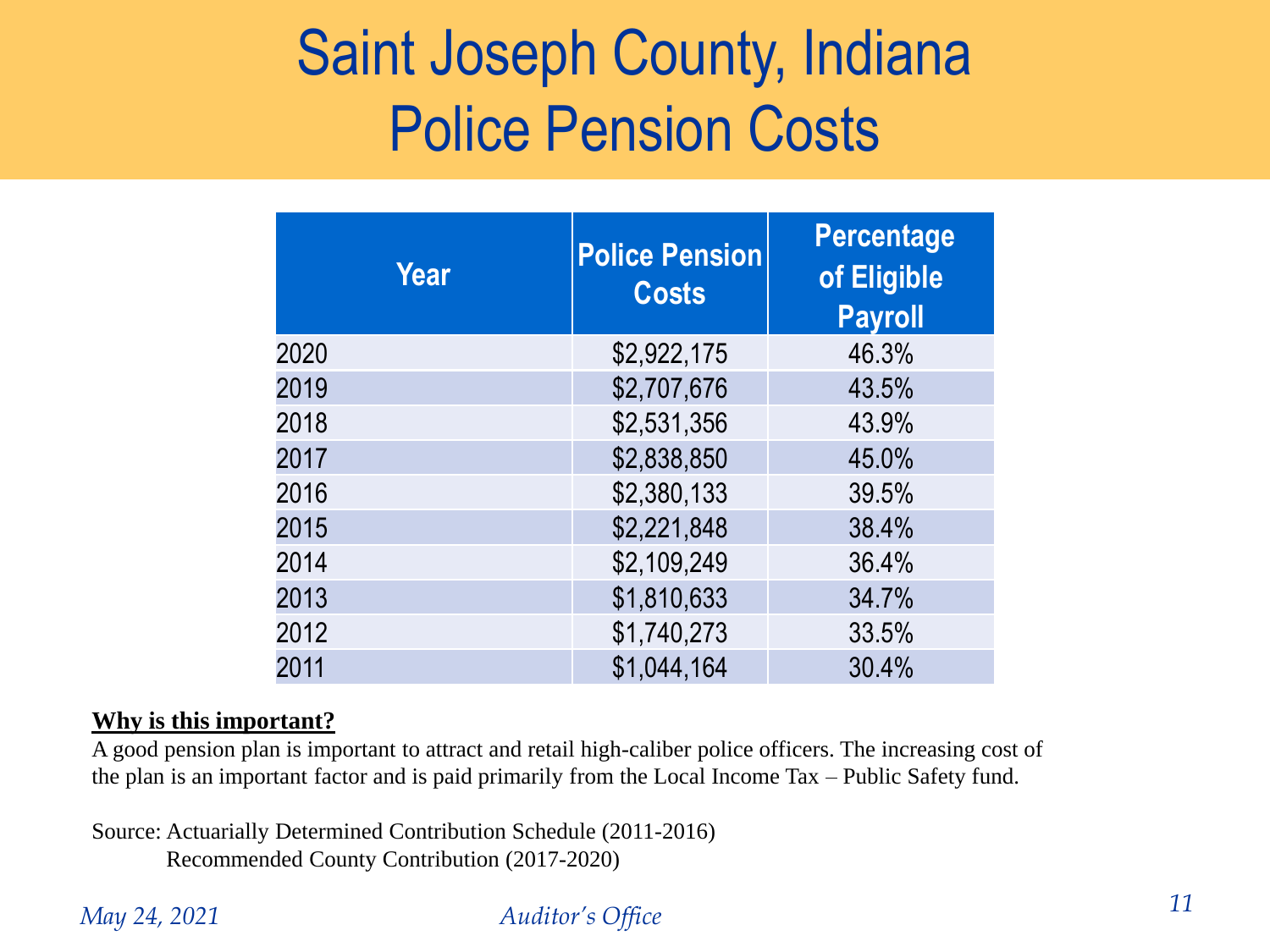# Saint Joseph County, Indiana Property Tax Revenue – All Funds



### **Why is this important?**

Property tax revenue is the largest source of revenue for governmental operations such as police, courts, health department and parks and recreation. In 2008, the State of Indiana passed "circuit breaker" property tax reform which capped property tax rates and reduced revenue for local governmental units. The full impact of circuit breaker will be felt in Saint Joseph County in 2020. In 2020, General Fund property tax revenue decreased by \$1.6 million dollars, but was offset by increases in the Cumulative Capital Development Fund and the Major Cumulative Bridge Fund due to the re-establishment of their property tax rates.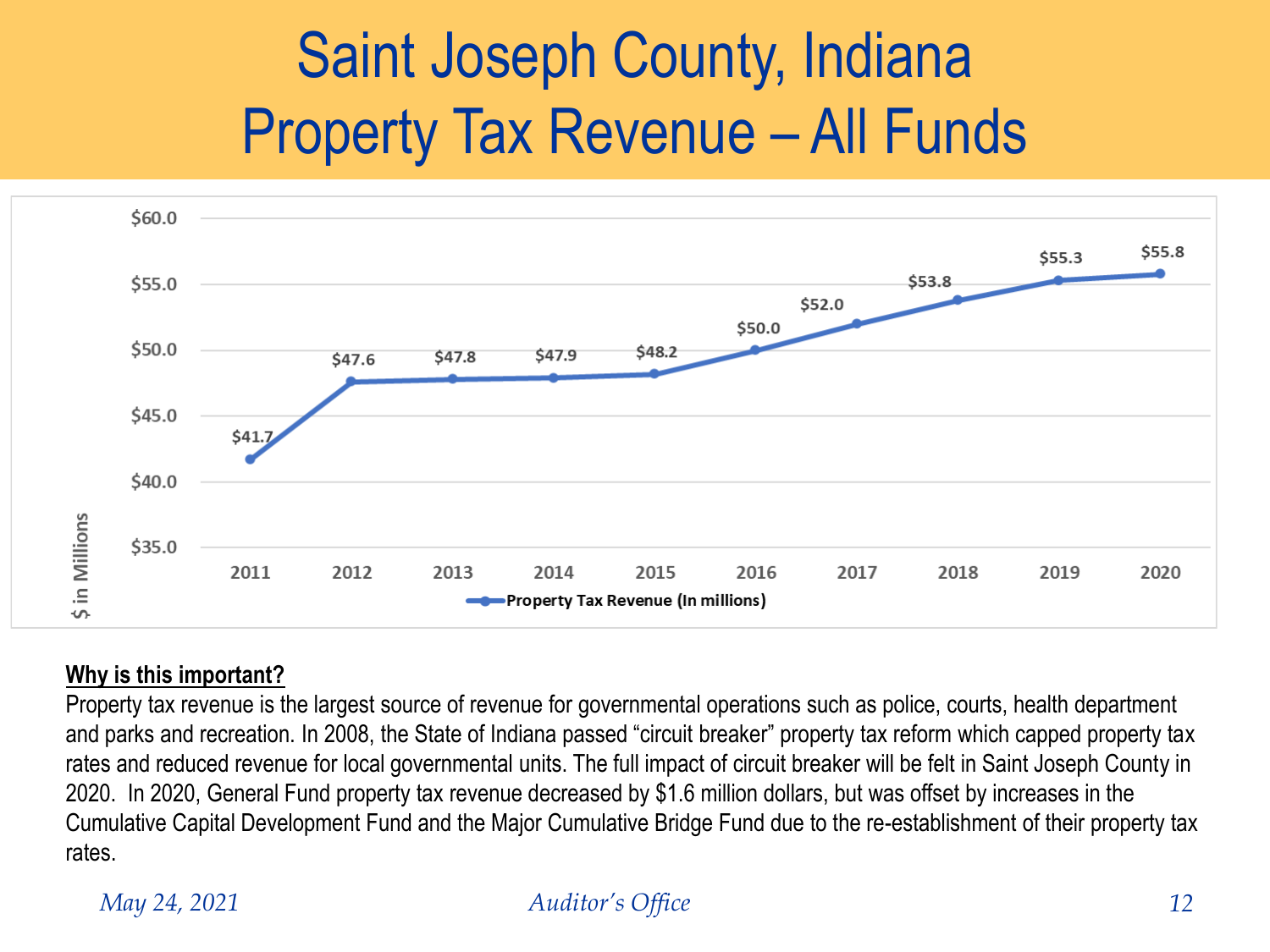## Saint Joseph County, Indiana Local Income Tax Revenue



### **Why is this important?**

Local income taxes are an important source of revenue for governmental operations, including the general fund, the police department, the PSAP 911 call center and capital projects. Effective for fiscal year 2010, local income tax rates were increased in response to State Legislation reducing property tax revenue. Local income taxes are charged on wages paid to employees. In 2018 -2020 supplemental income distributions were made to all local governments in Saint Joseph County due to the high balances in the local income tax trust account for the county held by the State of Indiana.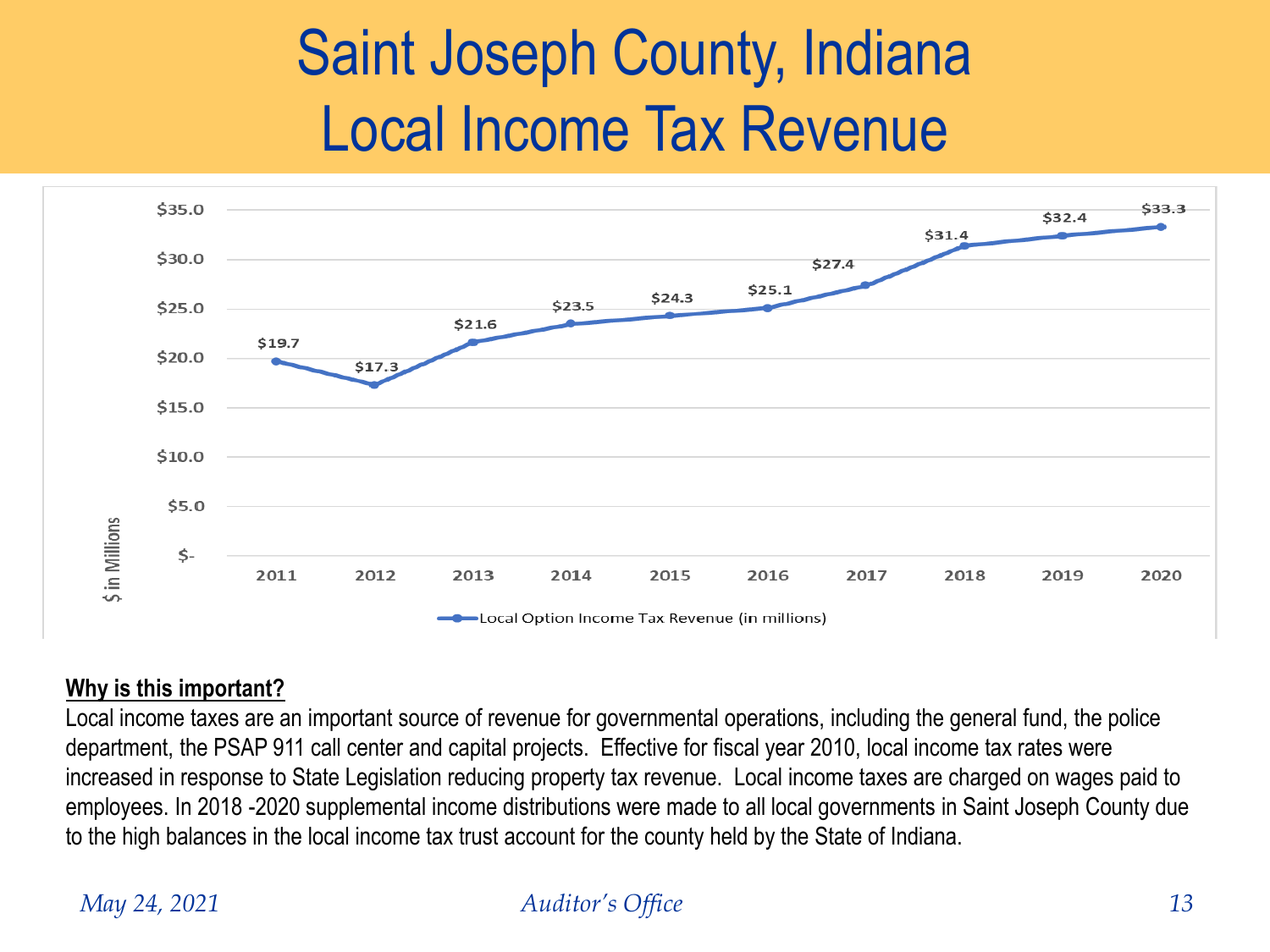# Saint Joseph County, Indiana Interest Income Revenue



### **Why is this important?**

Interest income revenue is an important source of revenue and is deposited primarily in the General Fund and a few other funds, as required by State statutes or the Board of Finance investment policy. Interest income revenue has increased in recent years due to high interest rates earned on investments by the County Treasurer and increased cash reserves. Interest earnings decreased significantly in 2020 due to lower interest rates.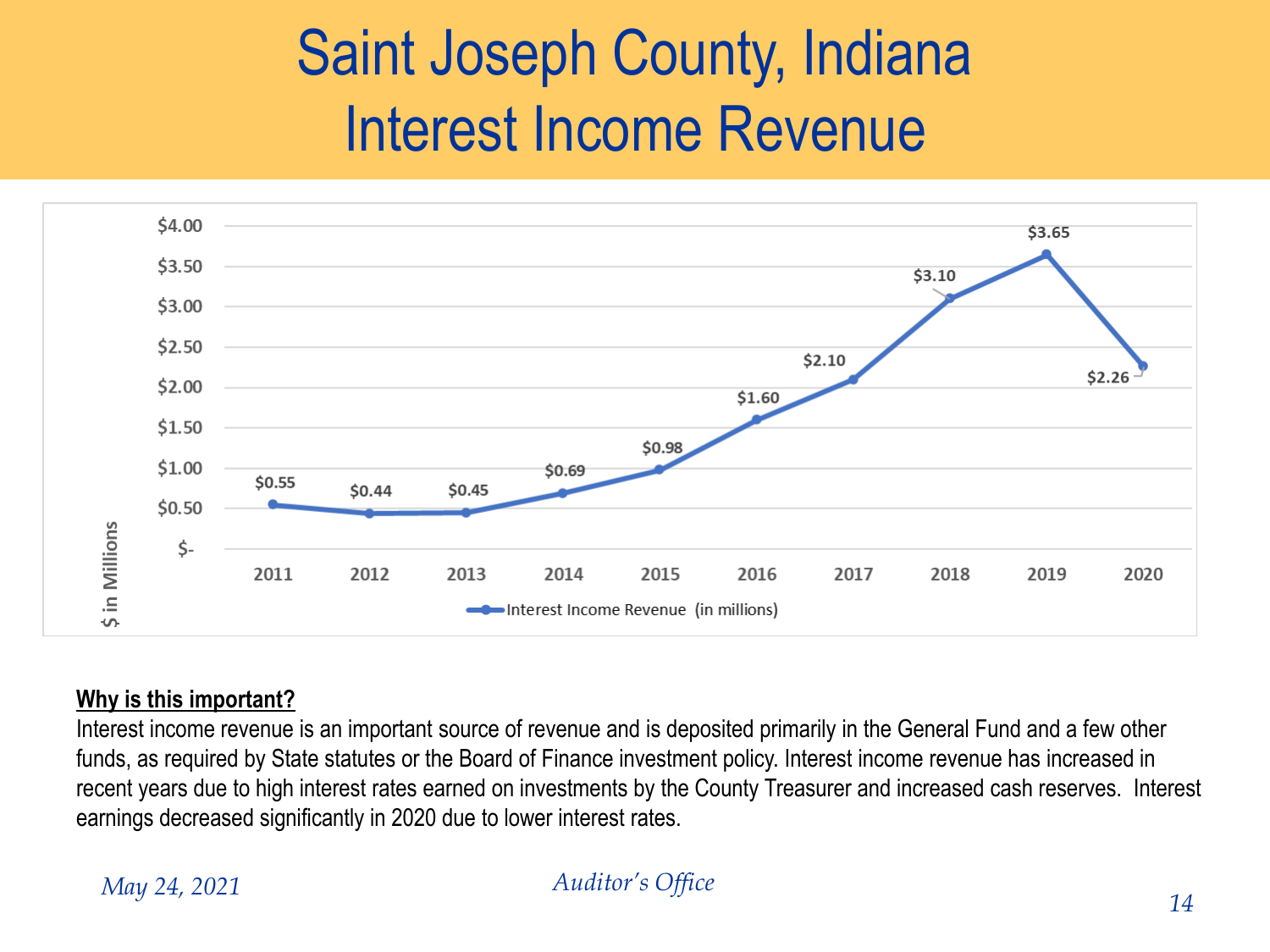# Saint Joseph County, Indiana Gas & Wheel Tax Revenue - Cash Basis



### **Why is this important?**

Gas and wheel taxes are important sources of revenue for public works operations and the maintenance, repair and improvements of highways and streets. Effective for fiscal year 2018, the gas tax rate was increased but changes in the formula from the State of Indiana have resulted in less gas tax revenue during 2019. Gas tax revenue also decreased in 2020 due to the COVID-19 pandemic. Wheel tax revenue has remained fairly flat during the past ten years.